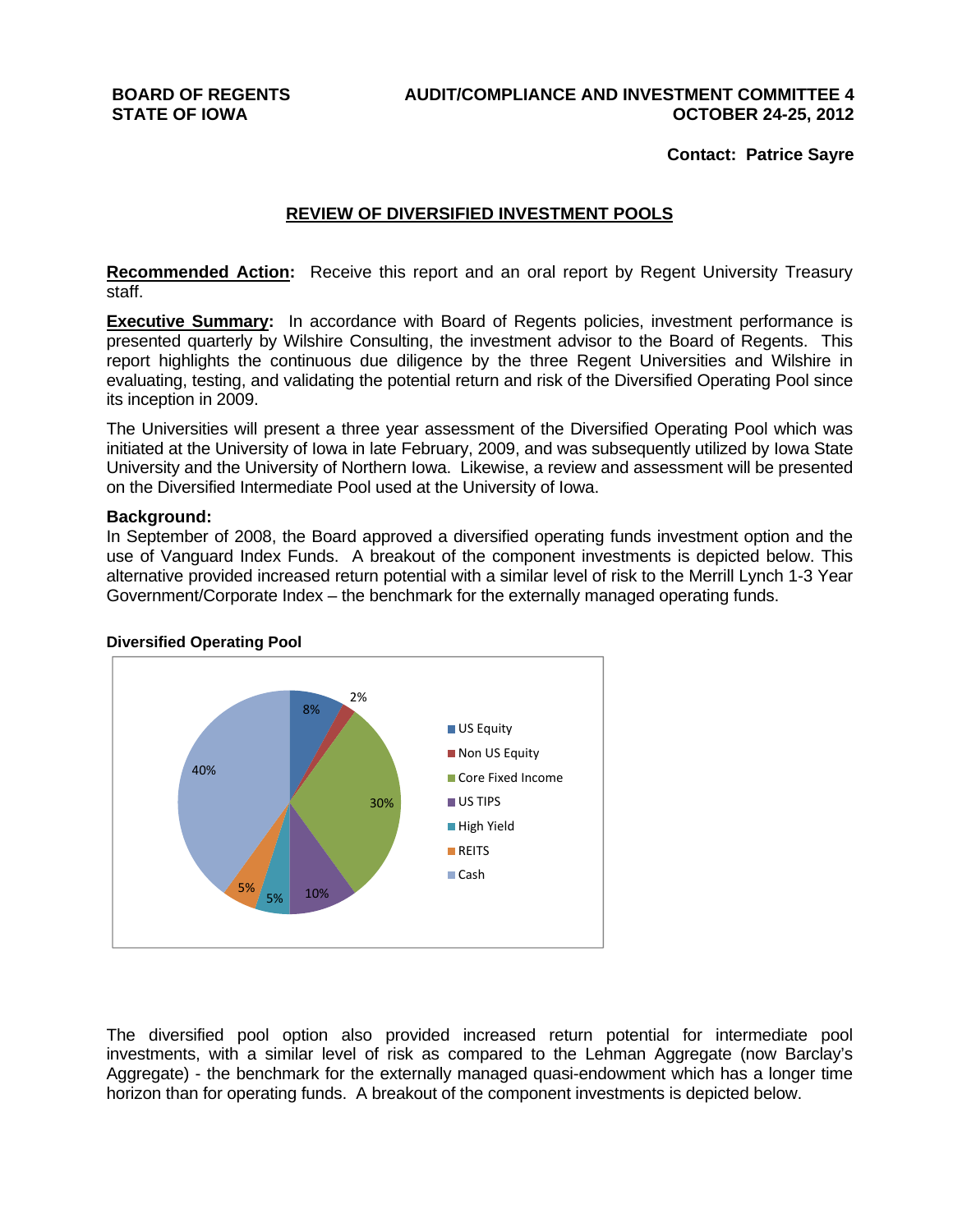

In February 2009, the University of Iowa began funding the diversified strategy, and in 2010 both Iowa State University and the University of Northern Iowa invested operating funds in the Diversified Operating Pool multi-asset investment strategy. All three universities have now utilized the Diversified Operating Pool for several years. Details of the development of the investment option, the extensive analyses by Wilshire Consulting, and the on-going due diligence by the institutions will be presented to the Board.

Since 1996, the Regent Universities invested operating funds to some degree with external fund managers. These funds were actively managed and each institution maintained a separately managed account but the accounts were aggregated for calculating lower manager fees. These accounts were short bond funds and were benchmarked to the Merrill Lynch 1-3 Year Government/Corporate Index.

The investigation of an alternative investment option for operating funds began as early as 2006, and in 2007 Wilshire presented a preliminary recommendation of a diversified portfolio that provided the potential of increased returns with similar level of risk to short bond funds.

In early 2008, the University of Iowa worked closely with Wilshire and consulted with its campus Investment Advisory Committee that includes faculty from the Tippie College of Business and the College of Law. Stress testing of annual, quarterly, and monthly returns was extended as far back as 1926, and also focused on the turbulent market period from 1973-1982. The University of Iowa also consulted with current and past business partners to independently evaluate the risk and return projections. Thereafter, an inter-institutional effort was launched to further review details of the Diversified Operating Pool proposal, consider investment policy implications, and to plan for the implementation of the investment strategy.

The Board of Regents approved the Diversified Operating Investment Option in 2008, but the University of Iowa waited until late February, 2009 to begin funding the strategy. Annualized returns for the current 3 plus years are presented here with comparative benchmark results for the same period through FY 2012. The current 3 year annualized return of 7.1% exceeds the return of the short bond benchmark by over 3%, and was comparable to the longer, core bond benchmark performance of 6.9% for the same 3 year period.